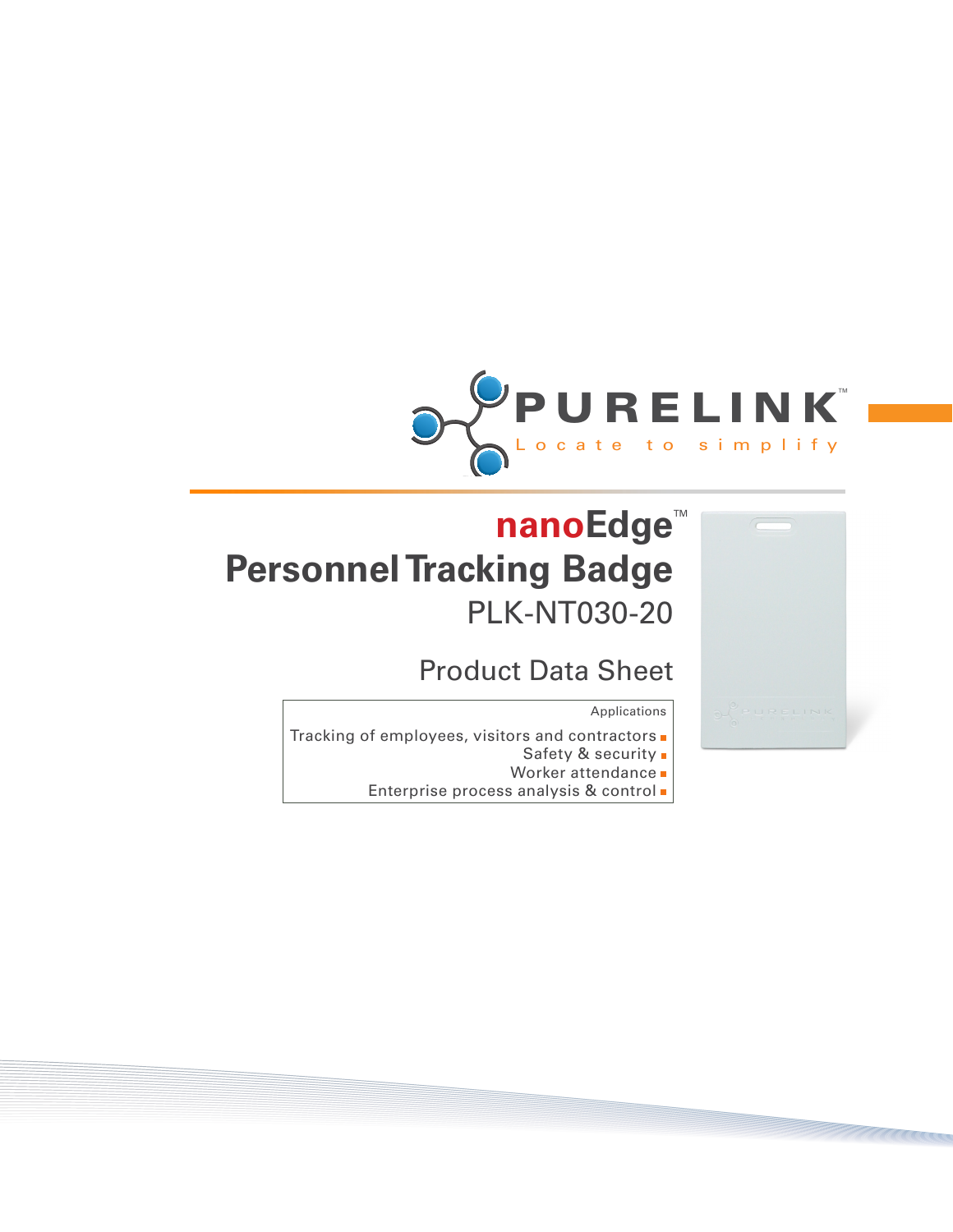

## **Description**

Purelink's **nanoEdge**<sup>™</sup> Personnel Tracking Badge is an active RFID tag built for RTLS applications. It is a location badge that goes beyond access control to deliver constant building-wide location of employees, visitors and contractors, with an accuracy of ± 2 meters. The **nanoEdge**<sup>™</sup> Personnel Tracking Badge (PLK-NT030-20) is an access control identification badge with GPS-like functions. The PLK-NT030-20 wireless badge is recommended for use with Purelink's **Blue**fairy™ suite of software to deliver enterprise-wide location-aware applications for business process management, safety procedures, control and security.

The **nano**Edge<sup>™</sup> Personnel Tracking Badges can be used to locate employees in refineries, power plants or buildings. They can also be used to implement security and safety evacuation procedures. Photos can be printed on ISO7810-format labels and glued onto the badge to facilitate identification. **PLK-NT030-20**



nanoEdge<sup>™</sup> Family PLK-NT030-20

## Technical Specifications

| <b>Operation Frequency</b>          | 5.8 GHz, Digital Impulse Modulation, TDMA<br>ISM Band Airport and healthcare environment compliant                                         |
|-------------------------------------|--------------------------------------------------------------------------------------------------------------------------------------------|
| <b>Tag Blink Rate</b>               | From 0.2 (default) seconds to 10 minutes                                                                                                   |
| <b>Performance</b>                  | Outdoor range: 200 m<br>Indoor range: 100 m                                                                                                |
| <b>Location Accuracy</b>            | ± 2 m (using nanoEdge <sup>™</sup> Tracking System)                                                                                        |
| Lifespan                            | 3V integrated lithium battery (not replaceable)<br>Typical battery life: 5 years at 1 blink per second<br>2.5 years at 5 blinks per second |
| <b>Max. Transmitted Power</b>       | 12 dBm (15 mW)                                                                                                                             |
| <b>Programmability</b>              | Factory                                                                                                                                    |
| <b>Environmental Specifications</b> | Temperature: -20 $°C$ to +60 $°C$ (Operation)<br>$-30$ °C to $+60$ °C (Storage)                                                            |
| Dimensions (L x W x H, mm)          | $85 \times 54 \times 4$                                                                                                                    |
| Weight                              | 35 <sub>g</sub>                                                                                                                            |
| <b>Packaging Format</b>             | White polycarbonate, UV resistant, IP54 rated                                                                                              |
| <b>Other Available Colors</b>       |                                                                                                                                            |
| <b>Optional Accessory</b>           | Badge / Tag holder - nylon neck strap                                                                                                      |
| <b>Rebranding / Cobranding</b>      | Available on demand                                                                                                                        |
| <b>Certification / Compliance</b>   | Industry Canada<br>FCC<br><b>ETSI</b>                                                                                                      |
| <b>Warranty</b>                     | 1 year limited warranty, battery included                                                                                                  |



Return your personnel badges, asset tags or sensor tags to Purelink at the end of their life cycle and receive a 2.5% discount on your next purchase.

157 St-Jacques street, Lachine, Montreal, QC | Canada | H8R 1E1 ①(514) 788-0088 | 8(514) 788-0080 | www.purelink.ca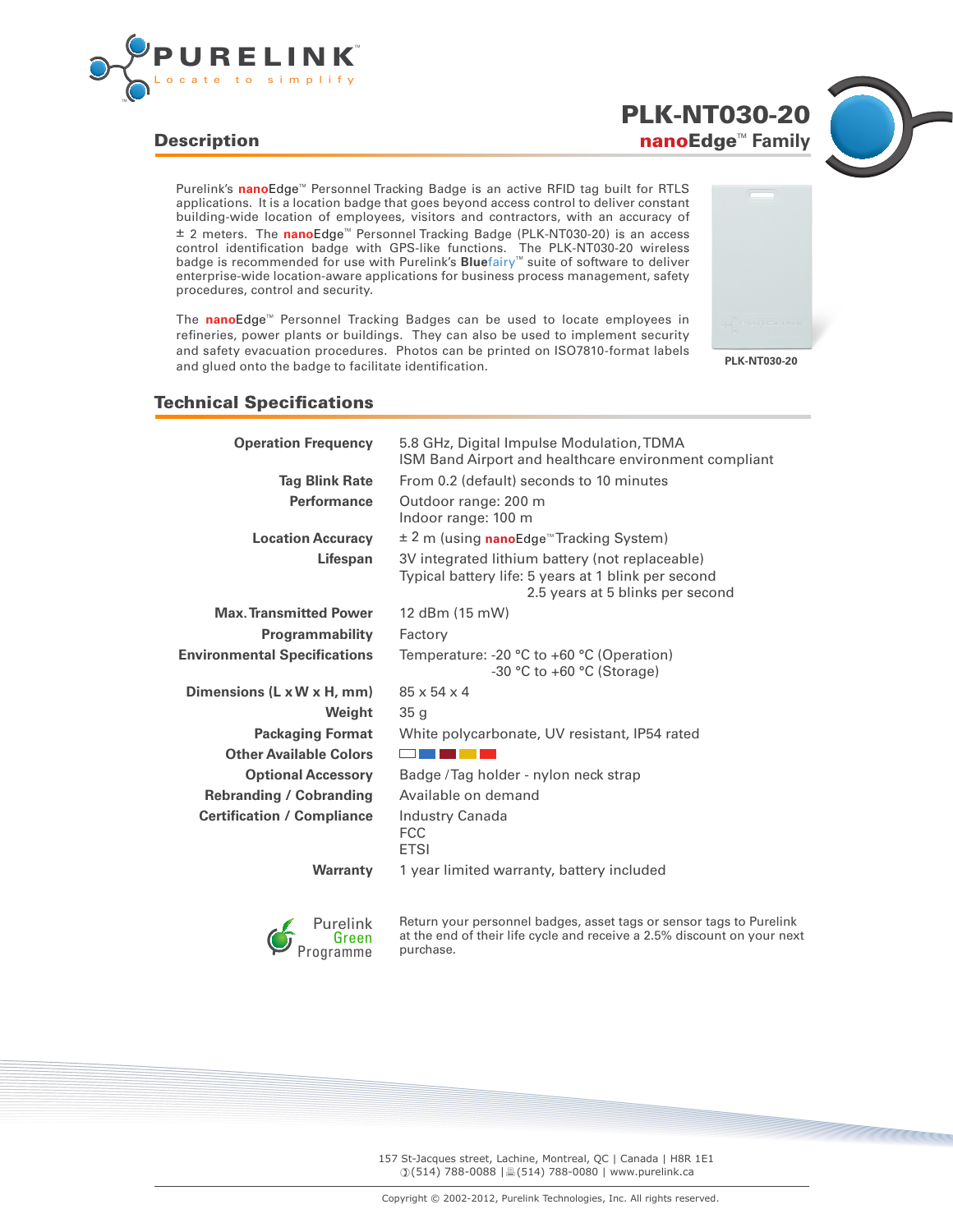

### **Description**



#### **1 OTHER WARRANTY RIGHTS AND NATIONAL LAW**

**1.1** This warranty does not exclude or limit the buyer's statutory rights provided by national law, in particular, any such rights against the seller that arise from a legally effective purchase contract.

**1.2** The warranty regulations mentioned herein are applicable unless they constitute an infringement of national warranty law.

#### **2 WARRANTY**

**2.1** PURELINK (PURELINK TECHNOLOGY INCORPORATED) warrants the mechanical and electronic components of this product to be free of defects in material and workmanship for a period of one (1) year from the original date of purchase, in accordance with the warranty regulations described below. If the product shows any defects within the specified warranty period that are not excluded from this warranty as described under paragraphe 5, PURELINK shall, at its discretion, either replace or repair the product using suitable new or reconditioned parts. In the case that other parts are used which constitute and improvement, PURELINK may, at its discretion, charge the customer for the additional cost of these parts.

**2.2** If the warranty claim proves to be justified, the product will be returned to the user freight prepaid.

**2.3** Warranty claims other than those indicated above are expressly excluded.

#### **3 RETURN AUTHORIZATION NUMBER**

**3.1** To obtain warranty service, the buyer (or his authorized dealer) must call PURELINK during normal business hours BEFORE returning the product. All inquiries must be accompanied by a description of the problem. PURELINK will then issue a return authorization number.

**3.2** Subsequently, the product must be returned in its original shipping carton, together with the return authorization number to the address indicated by PURELINK.

**3.3** Shipments without freight prepaid will no be accepted.

#### **4 WARRANTY REGULATIONS**

**4.1** Warranty services will be furnished only if the product is accompanied by a copy of the original retail dealer's invoice. Any product deemed eligible for repair or replacement under the terms of this warranty will be repaired or replaced.

**4.2** If the product needs to be modified or adapted in order to comply with applicable technical or safety standards on a national or local level, in any country which is not the country for which the product was originally developed and manufactured, this

modification/adaptation shall not be considered a defect in materials or workmanship. The warranty does not cover any such modification/adaptation, irrespective of whether it was carried out properly or not. Under the terms of this warranty, PURELINK shall not be held responsible for any cost resulting from such a modification/adaptation.

**4.3** Free inspections and maintenance/repair work are expressly excluded from this warranty, in particular, if caused by improper handling of the product by the user. This also applies to defects caused by normal wear and tear, in particular, of switches, connectors, illuminants and similar parts.

**4.4** Damages/defects caused by the following conditions are not covered by this warranty:

- m improper handling, neglect or failure to operate the unit in compliance with the instructions given in PURELINK user manuals.
- connection or operation of the unit in any way that does not comply with the technical or safety regulations applicable in the country where the product is used.
- damages/defects caused by force majeure or any other condition that is beyond the control of PURELINK.

**4.5** Any repair or opening of the unit carried out by unauthorized personnel (user included) will void the warranty.

**4.6** If an inspection of the product by PURELINK shows that the defect in question is not covered by the warranty, the inspection costs are payable by the customer.

**4.7** Products which do not meet the terms of this warranty will be repaired exclusively at the buyer's expense. PURELINK will inform the buyer of any such circumstance. If the buyer fails to submit a written repair order within 6 weeks after notification, PURELINK will return the unit C.O.D. with a separate invoice for freight and packing. Such costs will also be invoiced separately when the buyer has sent in a written repair order.

#### **5 WARRANTY TRANSFERABILITY**

This warranty is extended exclusively to the original buyer (customer of retail dealer) and is not transferable to anyone who may subsequently purchase this product. No other person (retail dealer, etc.) shall be entitled to give any warranty promise on behalf of PURELINK.

#### **6 CLAIM FOR DAMAGES**

Failure of PURELINK to provide proper warranty service shall not entitle the buyer to claim (consequential) damages. In no event shall the liability of PURELINK exceed the invoiced value of the product.

157 St-Jacques street, Lachine, Montreal, QC | Canada | H8R 1E1 ①(514) 788-0088 | 8(514) 788-0080 | www.purelink.ca